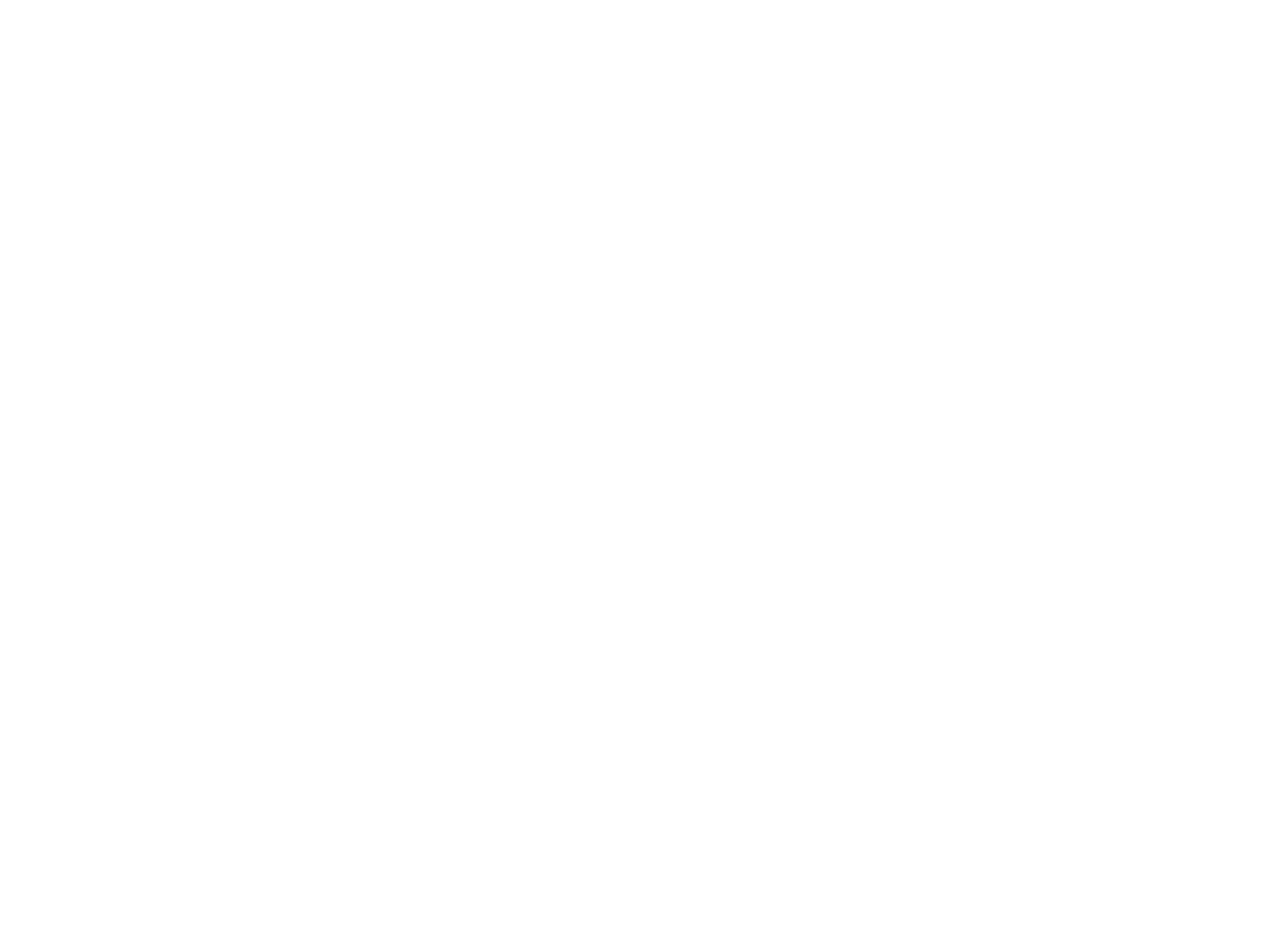### **Motivation**

- Risks spike in China's financial system, especially for local government indebtedness
	- Local governments have accumulated too much leverage
	- Approximately 24 trillion RMB, 37.22% of GDP in 2014
- Government debt becomes a serious issue worldwide
	- Credit from Development Financial Institutions (DFIs) has been growing rapidly
	- Looming concerns on default risks; The U.S. (e.g., Puerto Rico), The E.U. (e.g., Greece)
- Important to understand the patterns of debt issuance and default
	- How do these loans default
	- Most of them are off-balance sheet
	- No consensus on even the amount of local government debt in China

 $\equiv$   $\cap$   $\alpha$ 

 $\left\{ \begin{array}{ccc} 1 & 0 & 0 \\ 0 & 1 & 0 \end{array} \right.$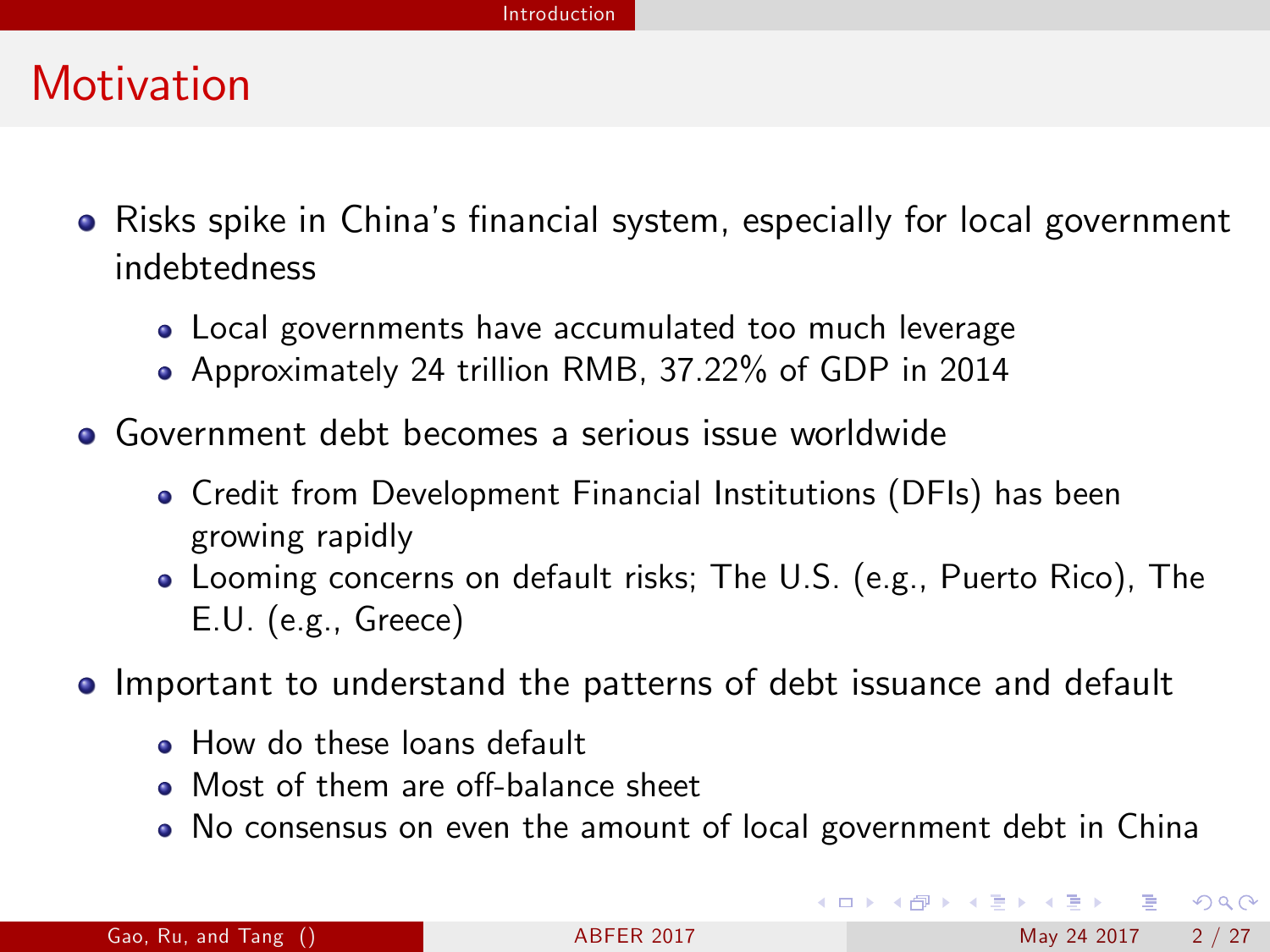### **Contribution**

- This paper use a unique loan-level data to unveil the local governments off-balance sheet debt in China
	- Trace each loan to document stylized facts cross regions and overtime
- Development bank loans perform better than commercial bank loans
	- Against conventional wisdom (e.g., Stiglitz (1993), La Porta et al. (2002), Barone and Spratt (2015))
	- Prevalent in many other countries recently
	- New Channel: Selective default strategy; distressed local governments choose to default on commercial bank loans
- Role of politician careen concerns (e.g., Maskin, Qian and Xu (2000))
	- Development bank loans amount is positively associated with promotion chances of politicians
	- Relationship banking play a role (e.g., Boot (2000), Petersen and Rajan (1994))
	- Better loan performance in later years in politicians' terms, especially for development banks  $\left\{ \begin{array}{ccc} 1 & 0 & 0 \\ 0 & 1 & 0 \end{array} \right.$  $\equiv$   $\cap$   $\alpha$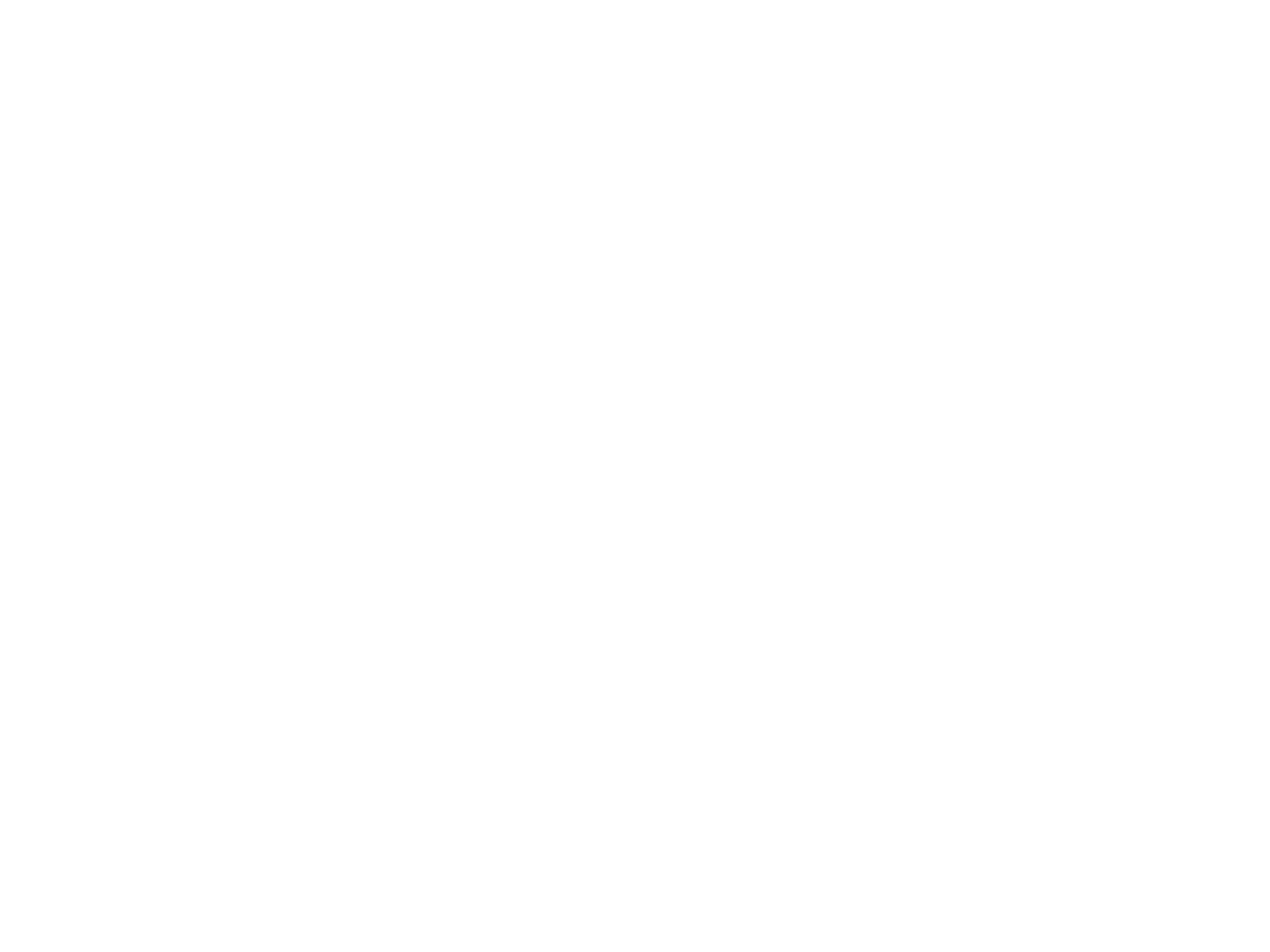### Tax Sharing Reform and Budget Law

- Tax Sharing Reform in 1994
	- Local governments in China receive only around 30% of the tax revenue
- Budget Law in 1994 prohibited local government to incur debts
	- Local governments can't directly borrow or issue bonds until 2015
- Local governments are still responsible for local economic development
	- For example, infrastructure investments
- Huge gap between local government investment and financing

 $QQQ$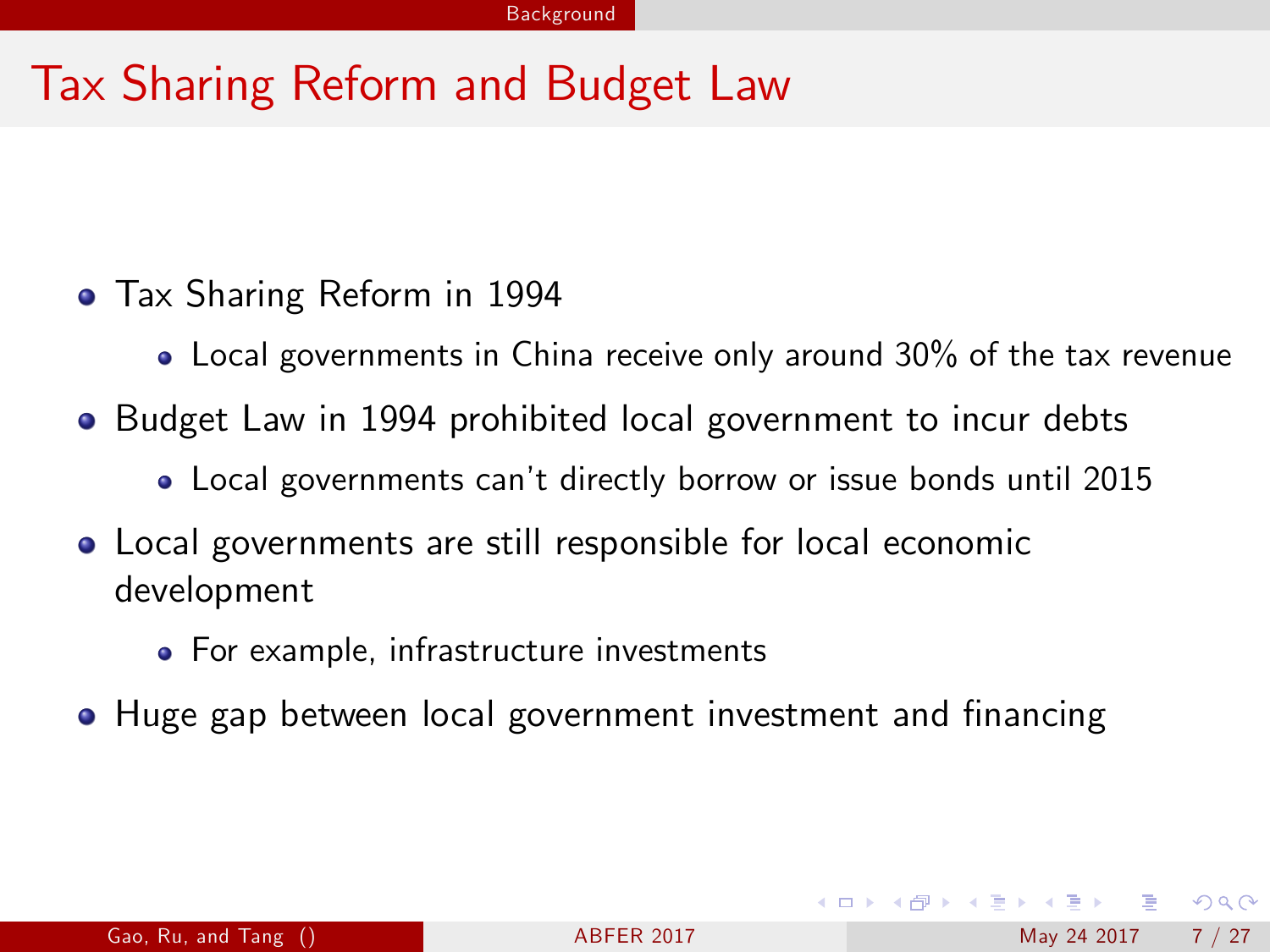### Contribution

This paper use a unique loan-level data to unveil the local governments o¤-balance sheet debt in China

Trace each loan to document stylized facts cross regions and overtim

Development bank loans perform better than commercial bank loan

Against conventional wisdom (e.g., Stiglitz (1993), La Porta et al.

(2002), Barone and Spratt (2015))

Prevalent in many other countries recently

New Channel: Selective default strategy; distressed local governmen choose to default on commercial bank loans

Role of politician careen concerns (e.g., Maskin, Qian and Xu (2000)

Development bank loans amount is positively associated with promotion chances of politicians

Relationship banking play a role (e.g., Boot (2000), Petersen and Rajan (1994))

Better loan performance in later years in politicians' terms, especially for development banks **ADD YEAR YEAR YOUR YOUR** 

Gao, Ru. and Tang ()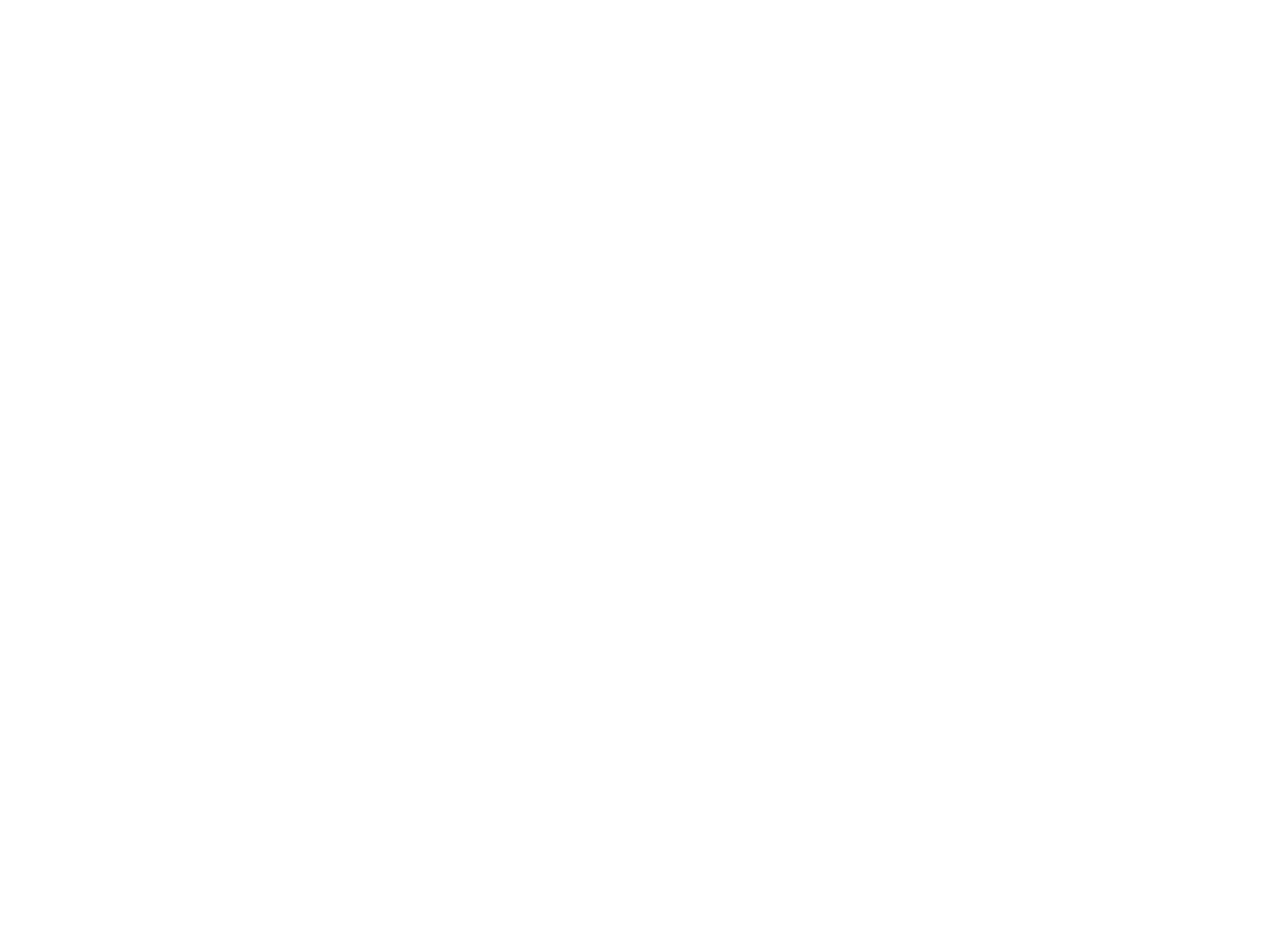### Off-Balance Sheet Borrowing

- The China Development Bank (CDB) was established in 1994
	- The CDB is a policy bank with mandate to provide subsidized credit to infrastructure investments and to strategic industries
- The CDB help local governments to set up local government financing vehicles (LGFVs)
	- LGFVs are fully state-owned corporations which can legally borrow and issue bonds
	- Wuhu Model in 1998; first LGFV.
	- All of local government debts are off-balance sheet until 2015.
- LGFVs have various financing sources
	- Borrow from the CDB and commercial banks
	- Issue bonds
	- Borrow from shadow banking system

 $QQQ$ 

イロト イ押ト イヨト イヨト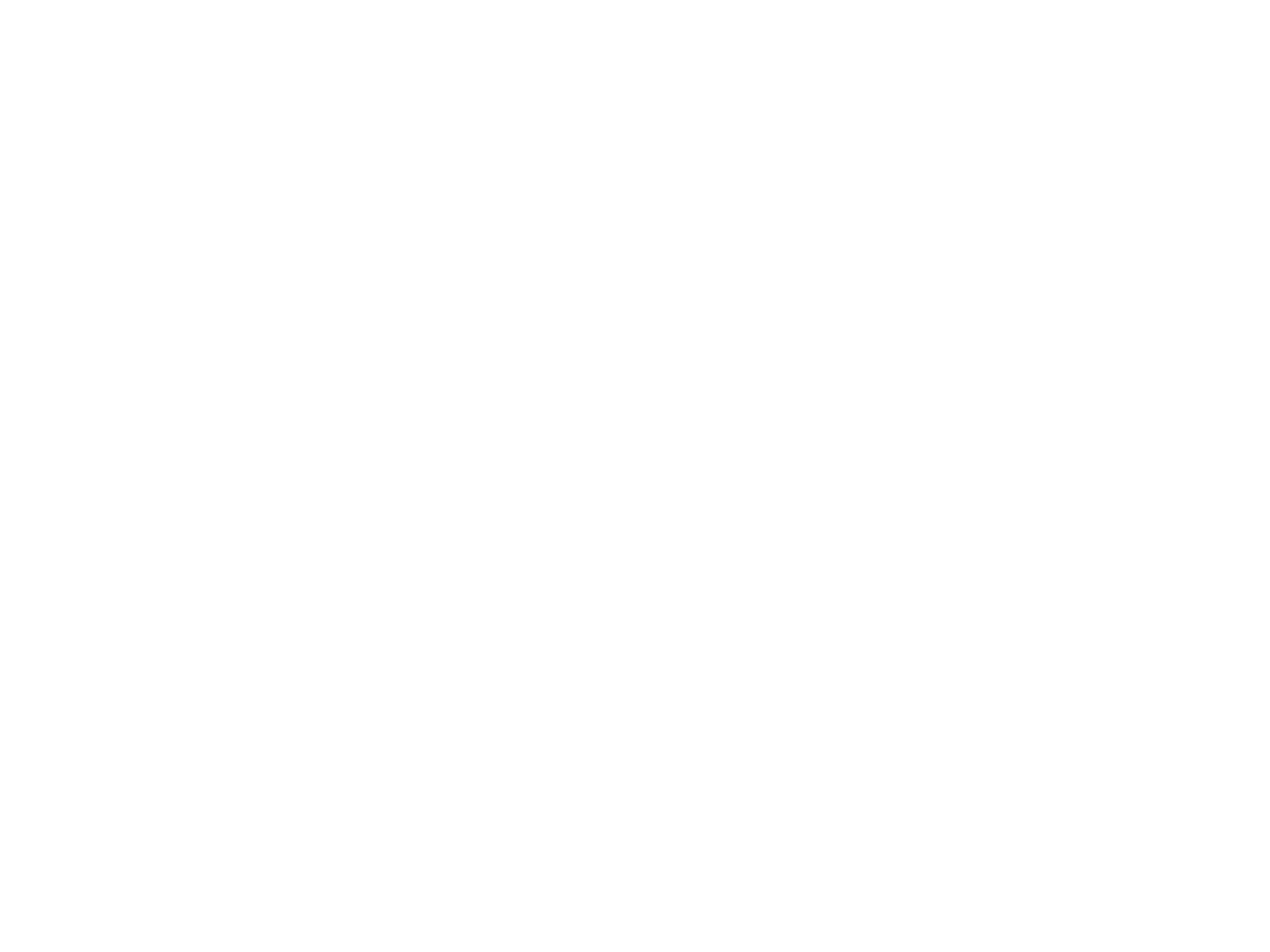### CBRC Loan-level Data

The China Banking Regulatory Commission (CBRC) records information on all bank loans

Data

- The CBRC data set includes all loans from 19 largest banks (2 policy banks and 17 commercial banks)
- Cover borrowers with an annual credit line over RMB 50 million (approximately US\$8 million) between 2007 and 2013
- Cover approximately 80% of the total bank credit in China
- Record comprehensive loan level information (e.g., loan amount, maturity, guarantee, ratings, delinquency) as well as firm characteristics (e.g., ID, assets, location)
- List of local government financing vehicles from the CBRC
	- There are 5,672 LGFVs that have loan information covered by the loan data set

 $=$   $\Omega$ 

 $\left\{ \begin{array}{ccc} 1 & 0 & 0 \\ 0 & 1 & 0 \end{array} \right.$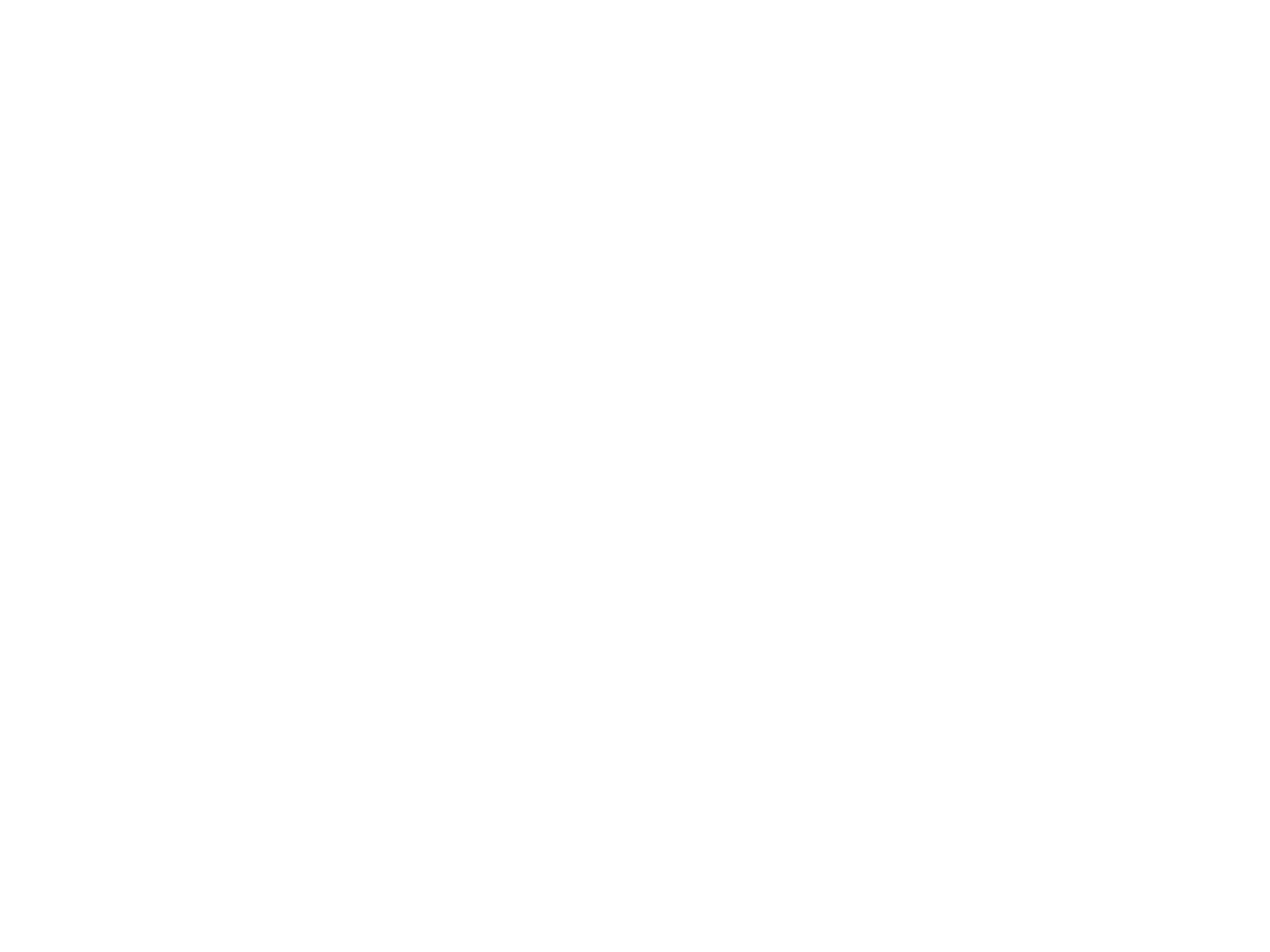Data

# Regional Distribution (Loan to GDP Ratio) in 2012

 $\rightarrow$ Gao, Ru, and Tang () **[ABFER 2017](#page-0-0)** May 24 2017 14 / 27

メロメ メ都 メメ きょくき

- 로

 $-990$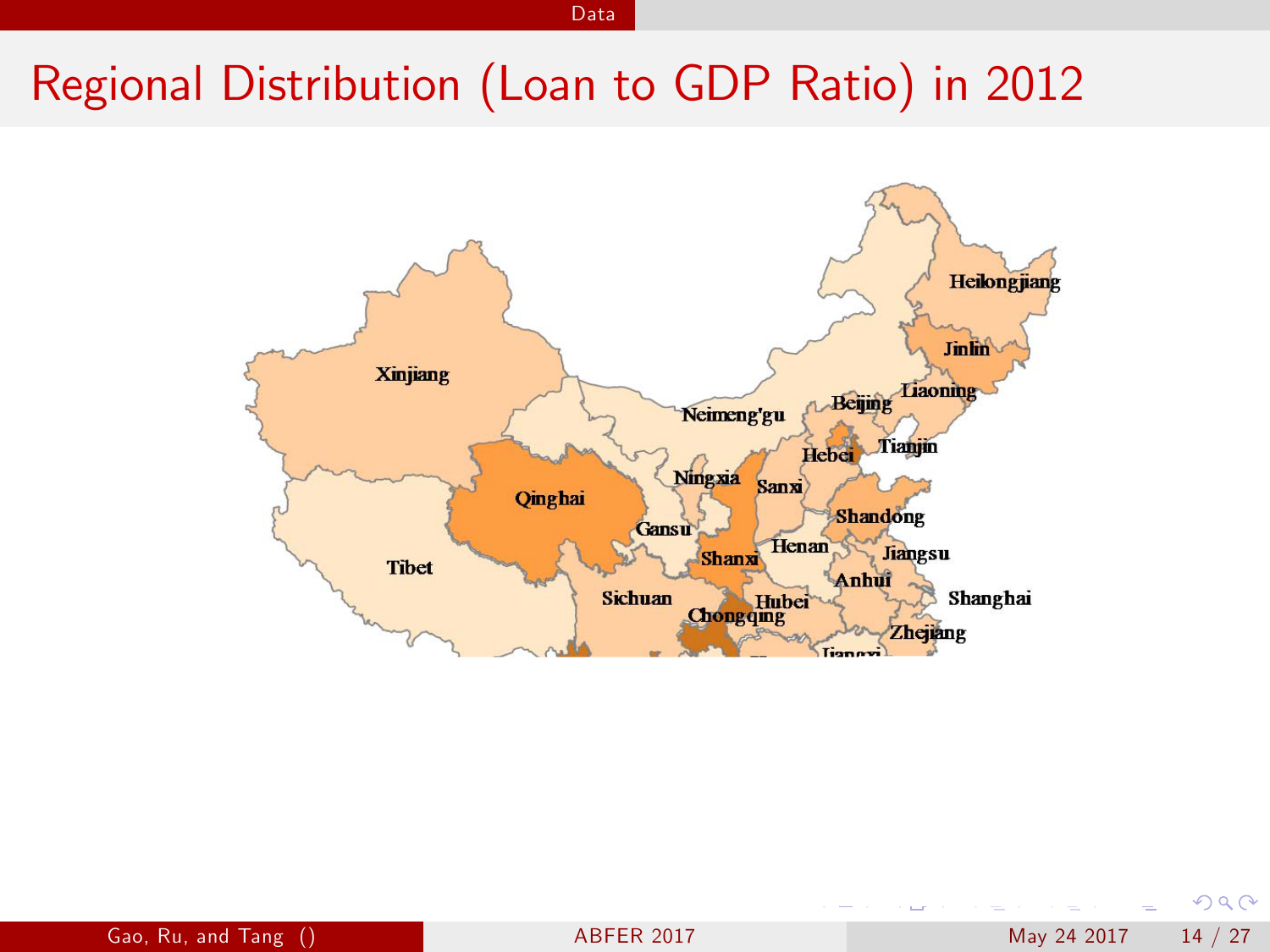## Bank Lending to LGFVs

K ロ ▶ K 個 ▶ K 로 ▶ K 로 ▶ - 로 - K 9 Q @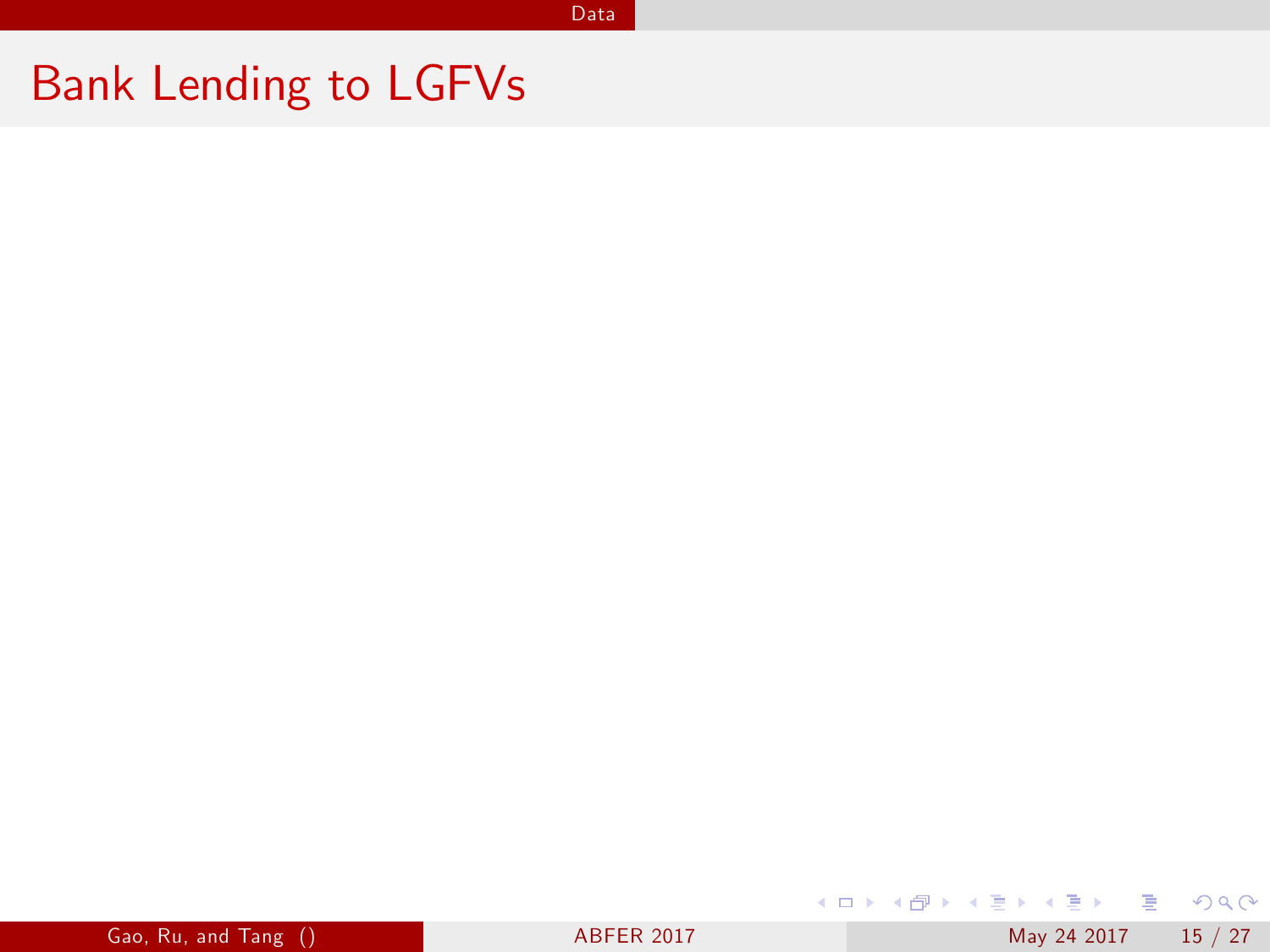#### Data

# Default Patterns (Over 90 Days Delinquency)

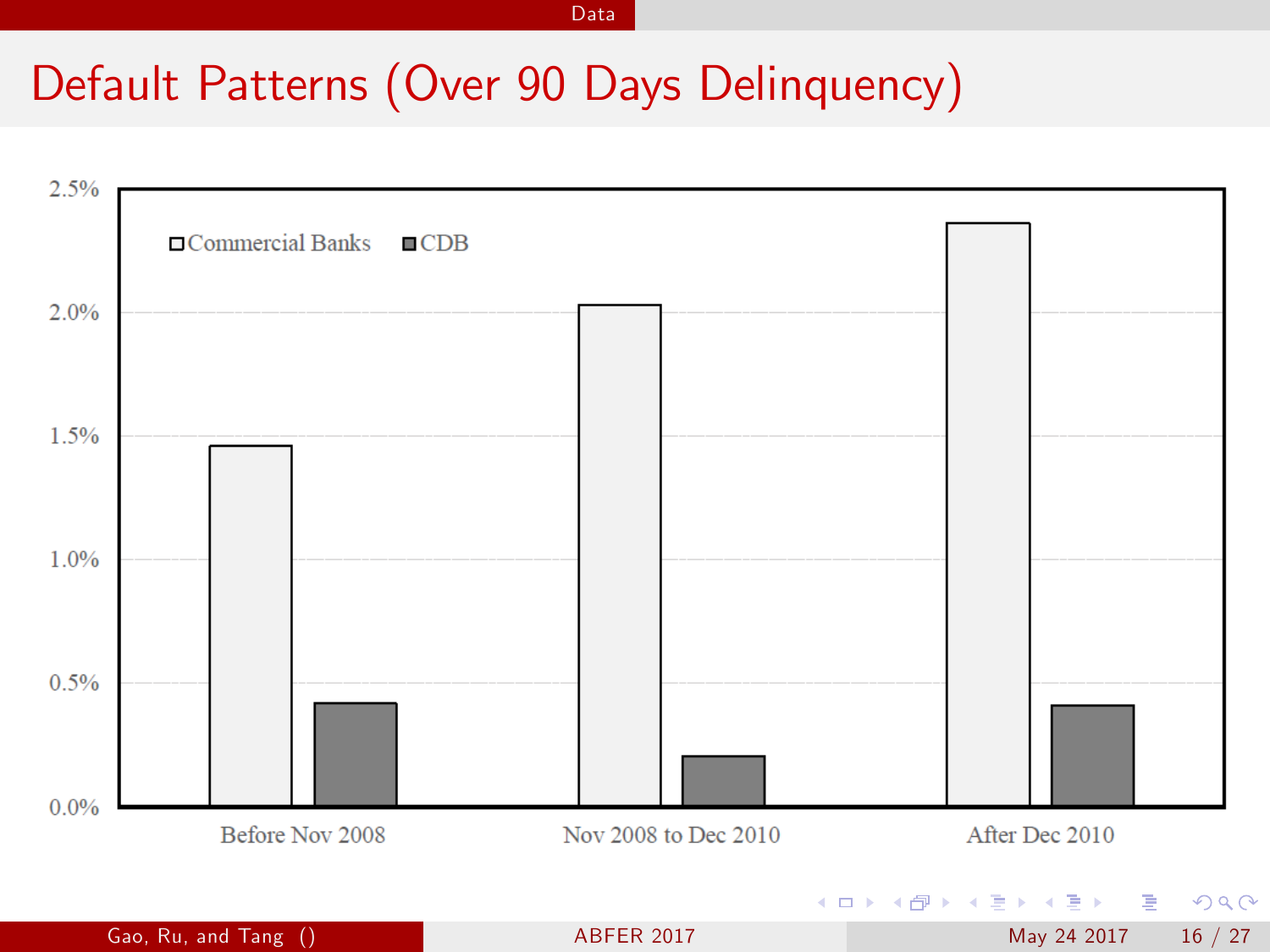# The CDB vs. Commercial Banks

### Panel A: Commercial Banks versus China Development Bank

|                                     | Obs.         | Default Rate | Obs.      | Default Rate |
|-------------------------------------|--------------|--------------|-----------|--------------|
|                                     | <b>LFGVs</b> |              | Non-LGFVs |              |
| <b>Commercial Banks</b>             | 83.948       | 1.8%         | 5.226.036 | $0.9\%$      |
| CDB                                 | 5.837        | $0.3\%$      | 7.658     | $0.9\%$      |
| Mean Diff                           |              | $1.5\%$ ***  |           | $-0.0\%$     |
| T-statistics                        |              | 18.41        |           | $-0.32$      |
| Wilcoxon rank sum test Z-statistics |              | 8.89         |           | $-0.17$      |

 $\equiv$  990

イロト イ部 トイヨ トイヨト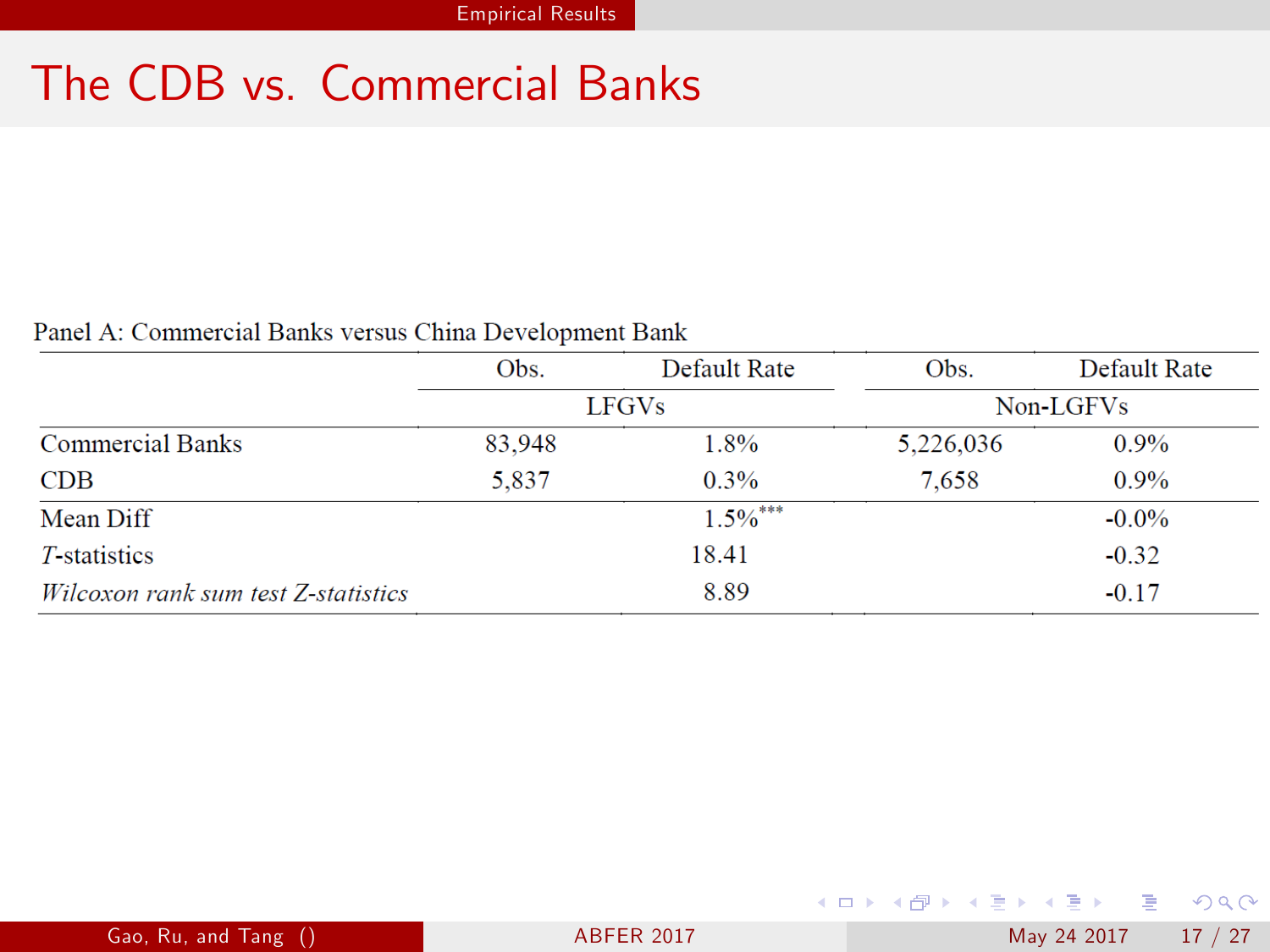# The CDB vs. Commercial Banks

|                               | Default Probability |             |             |             |   |         |
|-------------------------------|---------------------|-------------|-------------|-------------|---|---------|
|                               | (1)                 | (2)         | (3)         | (4)         |   |         |
| CDB                           | $-1.843***$         | $-2.570***$ | $-2.757***$ | $-2.852***$ |   |         |
|                               | $(-7.09)$           | $(-9.45)$   | $(-9.77)$   | $(-10.06)$  |   |         |
| <b>Bank Loan Rating</b>       |                     | $1.194***$  | $1.141***$  | $1.078***$  |   |         |
|                               |                     | (19.03)     | (17.72)     | (16.37)     |   |         |
| Loan Size                     |                     | $6.982***$  | $6.675***$  | $6.750***$  |   |         |
|                               |                     | (15.98)     | (14.74)     | (14.68)     |   |         |
| Maturity                      |                     | $-0.083***$ | $-0.050$    | $-0.054*$   |   |         |
|                               |                     | $(-2.85)$   | $(-1.62)$   | $(-1.74)$   |   |         |
| Guaranteed                    |                     | $0.131**$   | $0.164***$  | $0.176***$  |   |         |
|                               |                     | (2.27)      | (2.76)      | (2.96)      |   |         |
| Log(LGFV Assets)              |                     | $-0.173***$ | $-0.190***$ | $-0.184***$ |   |         |
|                               |                     | $(-9.12)$   | $(-9.60)$   | $(-8.92)$   |   |         |
| <b>LGFV</b> Leverage          |                     | $-0.003$    | $-0.002$    | $-0.004$    |   |         |
|                               |                     | $(-0.45)$   | $(-0.41)$   | $(-0.64)$   |   |         |
| Log(Local GDP)                |                     |             |             | $0.144***$  |   |         |
|                               |                     |             |             | (3.70)      |   |         |
| Local Expense/Revenue         |                     |             |             | $0.088***$  |   |         |
|                               |                     |             |             | (5.42)      |   |         |
| Local Estate Invest/GDP       |                     |             |             | $-3.838***$ |   |         |
|                               |                     |             |             | $(-5.97)$   |   |         |
| <b>Local Corruption</b>       |                     |             |             | $0.205***$  |   |         |
|                               |                     |             |             | (4.07)      |   |         |
| Year FE                       | N <sub>o</sub>      | No          | Yes         | Yes         |   |         |
| <b>Industry FE</b>            | No.                 | No          | Yes         | Yes         |   |         |
| Region FE                     | No.                 | No          | Yes         | Yes         |   |         |
| No. Obs.                      | 89,785              | 88,623      | 88,360      | 88,355      |   |         |
| Pseudo. R2                    | 0.007               | 0.043       | 0.054       | 0.060       | 重 | つへへ     |
| Gao, Ru, and Tang<br>$\left($ | <b>ABFER 2017</b>   |             |             | May 24 2017 |   | 18 / 27 |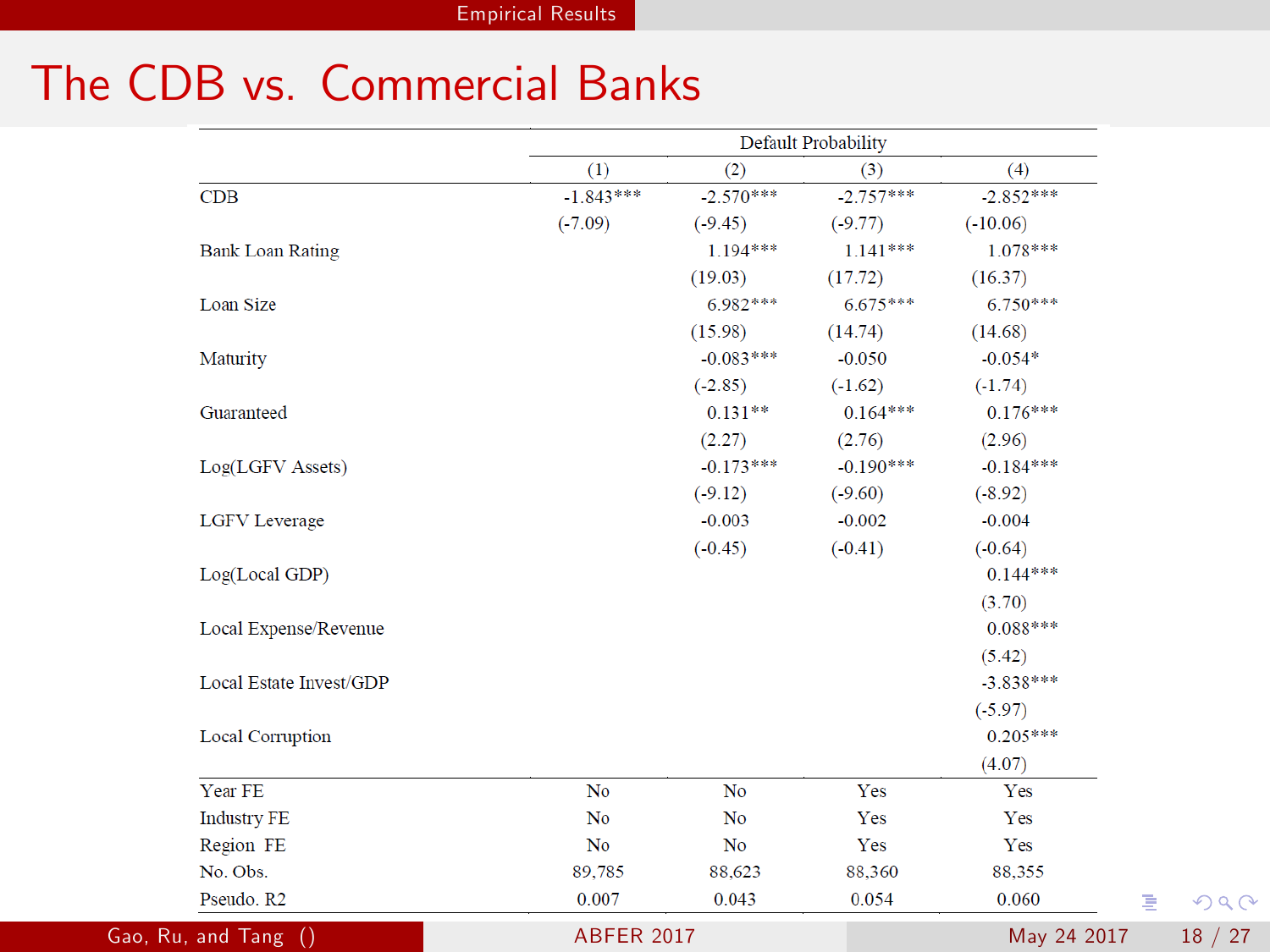### Better Loan Performance of the CDB

### **•** In contrast with the conventional wisdom

- Policy banks should perform poorly because they do not focus on (short-term) profits and usually invest in undeveloped areas and in non-profitable public goods with positive externalities
- Only for loans to LGFVs but not for regular loans
- Very robust results
	- **And Matched loan characteristics**
- The question is How and Why?

 $QQQ$ 

**Allen State**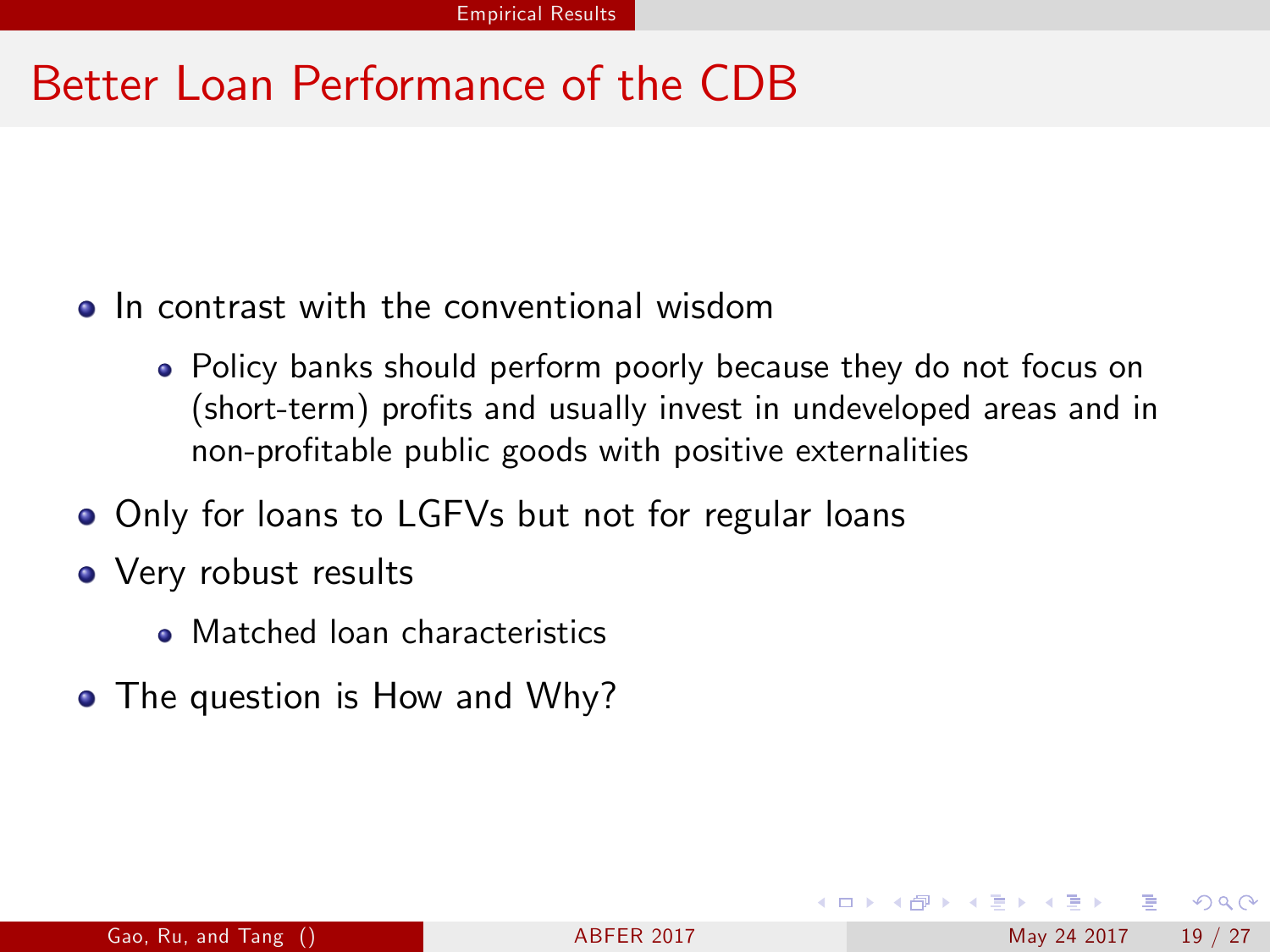# Selective Default Strategy

### **Table 4: Selective Default across Banks**

|                         | Default Probability  |             |                       |             |
|-------------------------|----------------------|-------------|-----------------------|-------------|
|                         | Government Selecting |             | <b>LGFV</b> Selecting |             |
|                         | (1)                  | (2)         | (3)                   | (4)         |
| CDB                     | $-2.390***$          | $-2.530***$ | $-1.618***$           | $-1.671***$ |
|                         | $(-8.28)$            | $(-8.77)$   | $(-4.25)$             | $(-4.38)$   |
| <b>Bank Loan Rating</b> | $1.242***$           | $0.987***$  | 0.154                 | 0.110       |
|                         | (16.07)              | (12.05)     | (0.36)                | (0.25)      |
| Loan Size               | $5.706***$           | $6.354***$  | $7.083***$            | $6.786***$  |
|                         | (10.39)              | (11.47)     | (4.98)                | (4.76)      |
| Maturity                | $-0.074**$           | $-0.055$    | 0.078                 | 0.051       |
|                         | $(-2.03)$            | (1.51)      | (0.72)                | (0.46)      |
| Guaranteed              | $-0.035$             | 0.077       | $-0.500**$            | $-0.522**$  |
|                         | $(-0.53)$            | (1.13)      | $(-2.23)$             | $(-2.27)$   |
| Log(LGFV Assets)        | $-0.310***$          | $-0.261***$ | $-0.705***$           | $-0.742***$ |
|                         | $(-13.93)$           | $(-11.05)$  | $(-7.99)$             | $(-7.81)$   |
| <b>LGFV</b> Leverage    | $-0.016**$           | $-0.011$    | $-0.063***$           | $-0.067***$ |
|                         | $(-2.03)$            | $(-1.39)$   | (.5.31)               | $(-5.47)$   |
| Control                 | <b>NO</b>            | <b>YES</b>  | <b>NO</b>             | <b>YES</b>  |
| <b>Fixed Effects</b>    | <b>YES</b>           | <b>YES</b>  | YES                   | <b>YES</b>  |
| No. Obs.                | 46,732               | 46,732      | 2,373                 | 2,373       |
| Pseudo, R <sub>2</sub>  | 0.069                | 0.092       | 0.120                 | 0.123       |

Gao, Ru, and Tang () and  $\overline{A}$  [ABFER 2017](#page-0-0) May 24 2017 20 / 27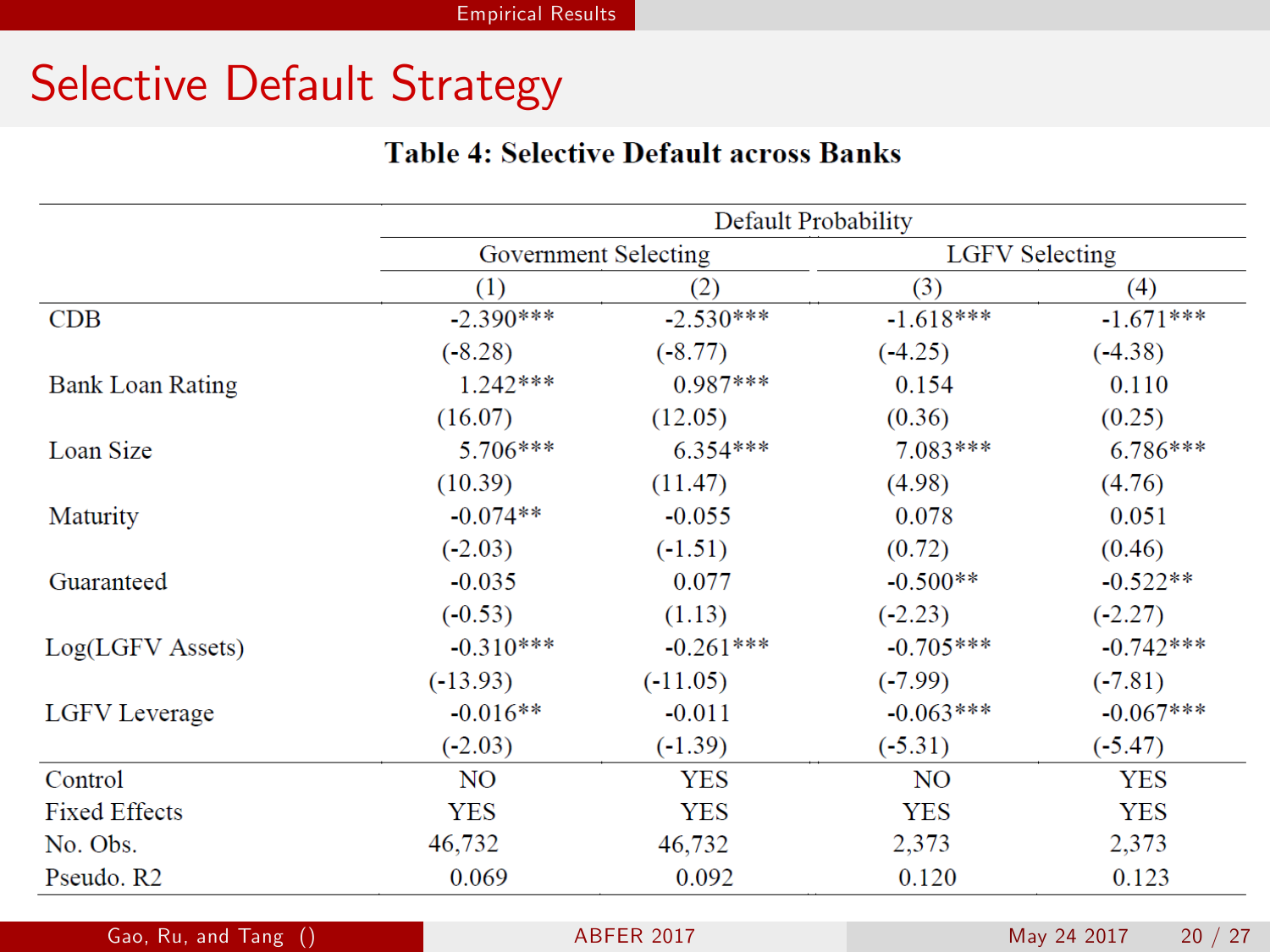### Why local government choose to NOT default on the CDB?

×

重

 $2990$ 

4 ロ ト 4 何 ト 4 ヨ ト 4 ヨ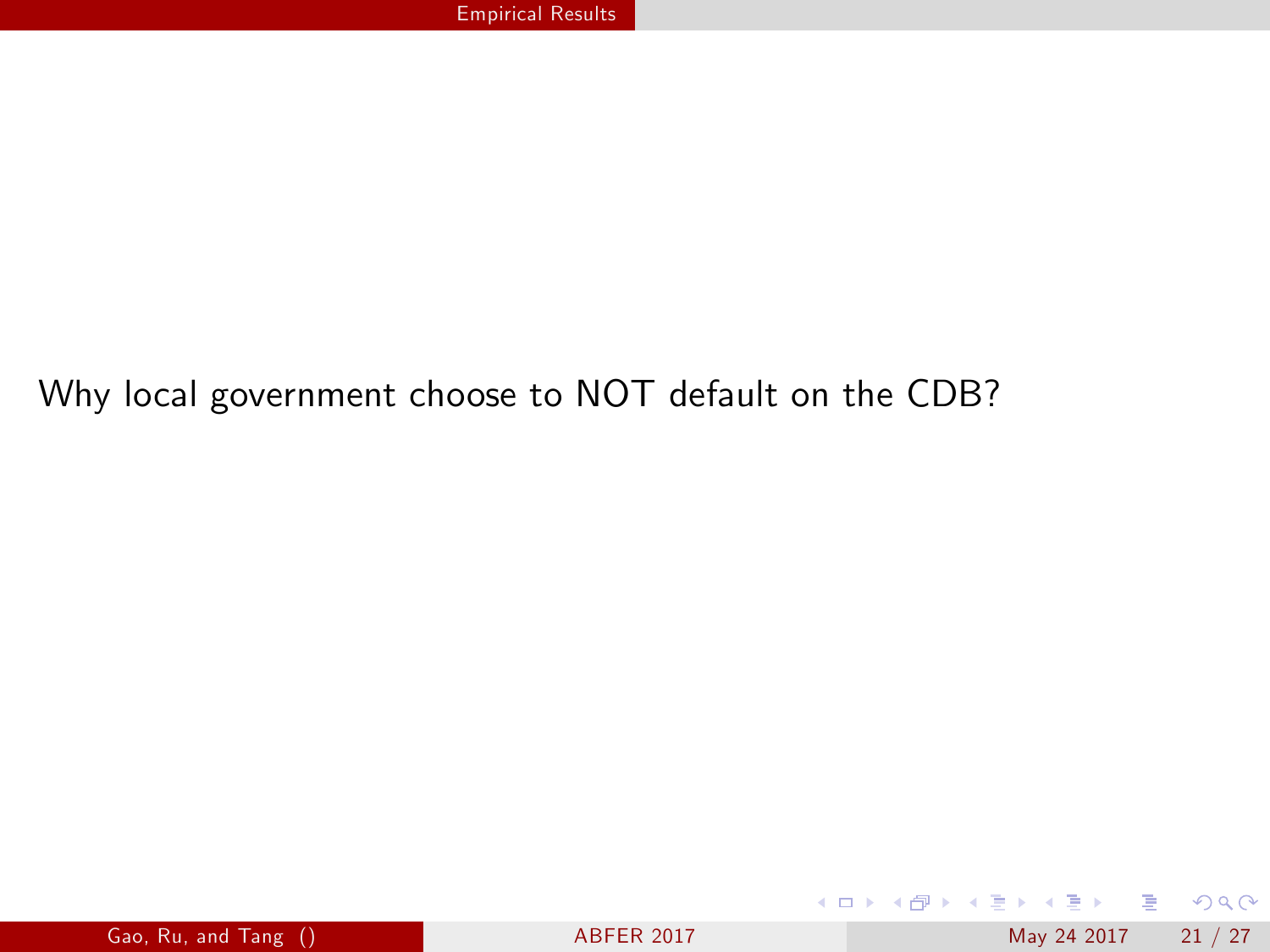# Career Concerns

|                         | Politician Promotion |                   |                            |             |  |
|-------------------------|----------------------|-------------------|----------------------------|-------------|--|
|                         | <b>Rank Based</b>    |                   | <b>Rank Plus GDP Based</b> |             |  |
|                         | (1)                  | (2)               | (3)                        | (4)         |  |
| Log(CDB Loan)           | $0.319***$           |                   | $0.256***$                 |             |  |
|                         | (3.01)               |                   | (2.71)                     |             |  |
| CDB/Total Loan          |                      | $0.313*$          |                            | $0.322**$   |  |
|                         |                      | (1.93)            |                            | (2.25)      |  |
| Male                    | $-0.601$             | $-0.603$          | 0.145                      | 0.124       |  |
|                         | $(-1.59)$            | $(-1.60)$         | (0.40)                     | (0.34)      |  |
| Age $\ge$ =50           | $-1.095***$          | $-1.105***$       | $-0.645***$                | $-0.659***$ |  |
|                         | $(-5.37)$            | $(-5.46)$         | $(-3.73)$                  | $(-3.82)$   |  |
| <b>Local Politician</b> | $-0.120$             | $-0.130$          | 0.242                      | 0.225       |  |
|                         | $(-0.54)$            | $(-0.58)$         | (1.29)                     | (1.21)      |  |
| <b>High Education</b>   | 1.598                | 1.562             | $1.683**$                  | $1.674**$   |  |
|                         | (1.50)               | (1.48)            | (2.21)                     | (2.20)      |  |
| Oversea Experience      | $-0.309$             | $-0.319$          | $-0.324$                   | $-0.318$    |  |
|                         | $(-0.95)$            | $(-0.97)$         | $(-1.19)$                  | $(-1.16)$   |  |
| Log(Local GDP)          | 0.064                | $0.248*$          | $-0.014$                   | 0.151       |  |
|                         | (0.40)               | (1.67)            | $(-0.10)$                  | (1.17)      |  |
| Local Expense/Revenue   | $-0.035$             | $-0.085$          | $-0.024$                   | $-0.053$    |  |
|                         | $(-0.51)$            | $(-1.21)$         | $(-0.47)$                  | $(-1.03)$   |  |
| Tertiary sector/GDP     | $0.023*$             | $0.033***$        | 0.006                      | 0.015       |  |
|                         | (1.80)               | (2.68)            | (0.55)                     | (1.40)      |  |
| <b>Year Fixed</b>       | Yes                  | Yes               | Yes                        | Yes         |  |
| <b>Region Fixed</b>     | Yes                  | Yes               | Yes                        | Yes         |  |
| No. Obs.                | 657                  | 657               | 657                        | 657         |  |
| Pseudo, R <sub>2</sub>  | 0.122                | 0.110             | 0.053                      | 0.046       |  |
| Gao, Ru, and Tang ()    |                      | <b>ABFER 2017</b> |                            | May 24 2017 |  |

### Table 5: Access to CDB Credit and Politician Promotion

 $298$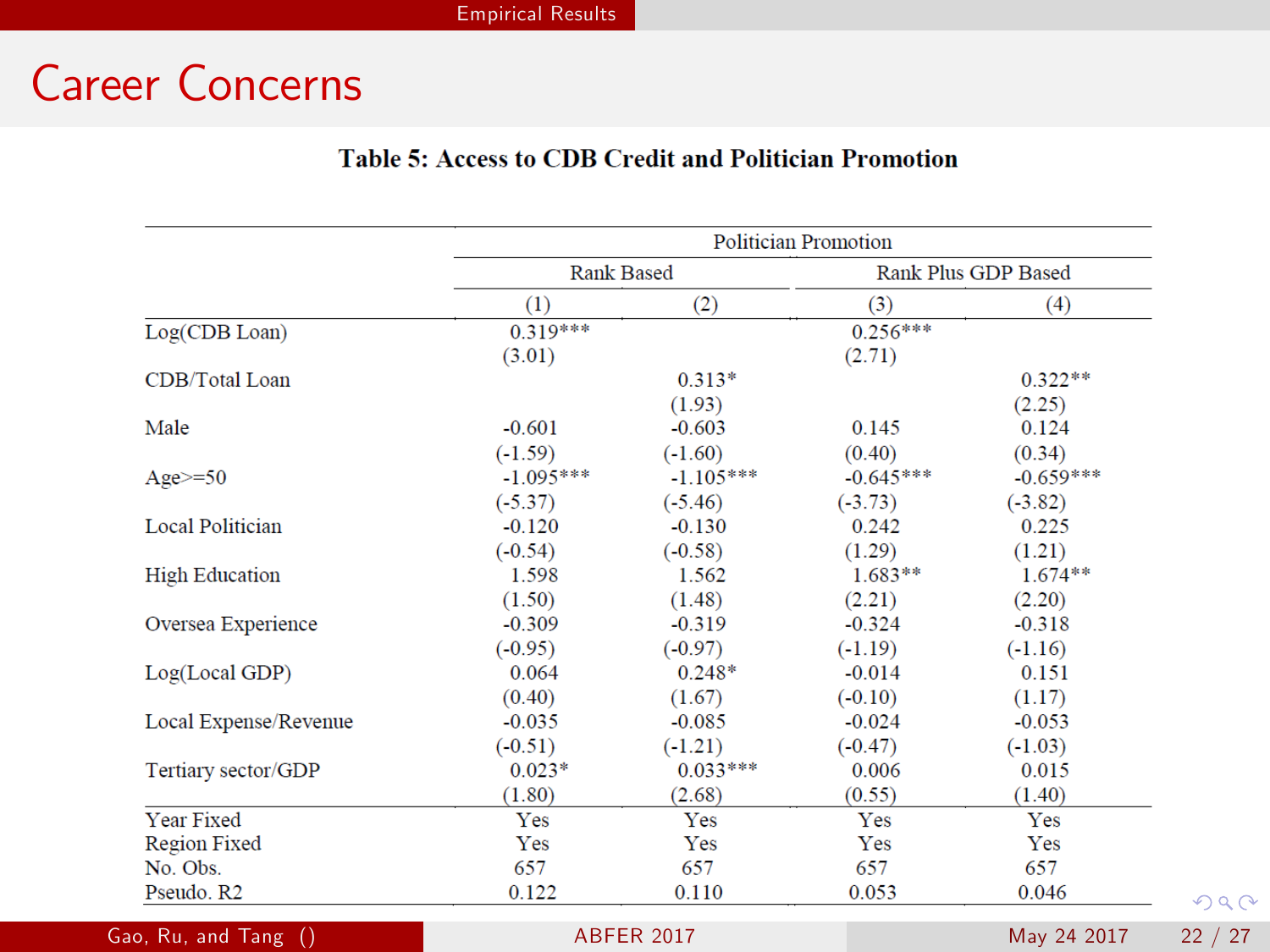### Political Cycle and Default

### Table 6: Political Cycle Effect on Relationship between Loan Default and Lending Bank Type

|                                |                                   | Default Probability |                                    |             |
|--------------------------------|-----------------------------------|---------------------|------------------------------------|-------------|
|                                | Within one year prior to turnover |                     | Within two years prior to turnover |             |
|                                | (1)                               | (2)                 | (3)                                | (4)         |
| CDB                            | $-2.528***$                       | $-2.735***$         | $-2.317***$                        | $-2.550***$ |
|                                | $(-7.41)$                         | $(-7.89)$           | $(-6.04)$                          | $(-6.56)$   |
| <b>CDB*Politician Turnover</b> | $-0.273*$                         | $-0.360*$           | $-0.569*$                          | $-0.587*$   |
|                                | $(-1.88)$                         | $(-1.74)$           | $(-1.65)$                          | $(-1.79)$   |
| Politician Turnover            | 0.075                             | 0.041               | $-0.042$                           | $-0.057$    |
|                                | (1.11)                            | (0.18)              | $(-0.71)$                          | $(-0.95)$   |
|                                | (3.94)                            | (3.96)              | (4.16)                             | (4.11)      |
| Male                           | 0.174                             | 0.298               | 0.188                              | 0.307       |
|                                | (0.79)                            | (1.34)              | (0.85)                             | (1.38)      |
| $Age \geq 50$                  | $0.133**$                         | $0.121*$            | $0.128**$                          | $0.118*$    |
|                                | (2.08)                            | (1.87)              | (2.00)                             | (1.83)      |
| <b>High Education</b>          | $-0.442***$                       | $-0.346***$         | $-0.425***$                        | $-0.335***$ |
|                                | $(-3.79)$                         | $(-2.88)$           | $(-3.66)$                          | $(-2.81)$   |
| Oversea Experience             | $-0.257**$                        | $-0.344***$         | $-0.263**$                         | $-0.349***$ |
|                                | $(-2.24)$                         | $(-2.94)$           | $(-2.29)$                          | $(-2.99)$   |
| Control                        | Yes                               | Yes                 | Yes                                | Yes         |
| Year FE                        | Yes                               | Yes                 | Yes                                | Yes         |
| <b>Industry FE</b>             | No                                | Yes                 | No                                 | Yes         |
| Region FE                      | No                                | Yes                 | No                                 | Yes         |
| No. Obs.                       | 68,750                            | 68,750              | 68,750                             | 68,750      |
| Pseudo. R2                     | 0.051                             | 0.064               | 0.051                              | 0.063       |
| Gao, Ru, and Tang ()           |                                   | <b>ABFER 2017</b>   |                                    | May 24 2017 |

 $298$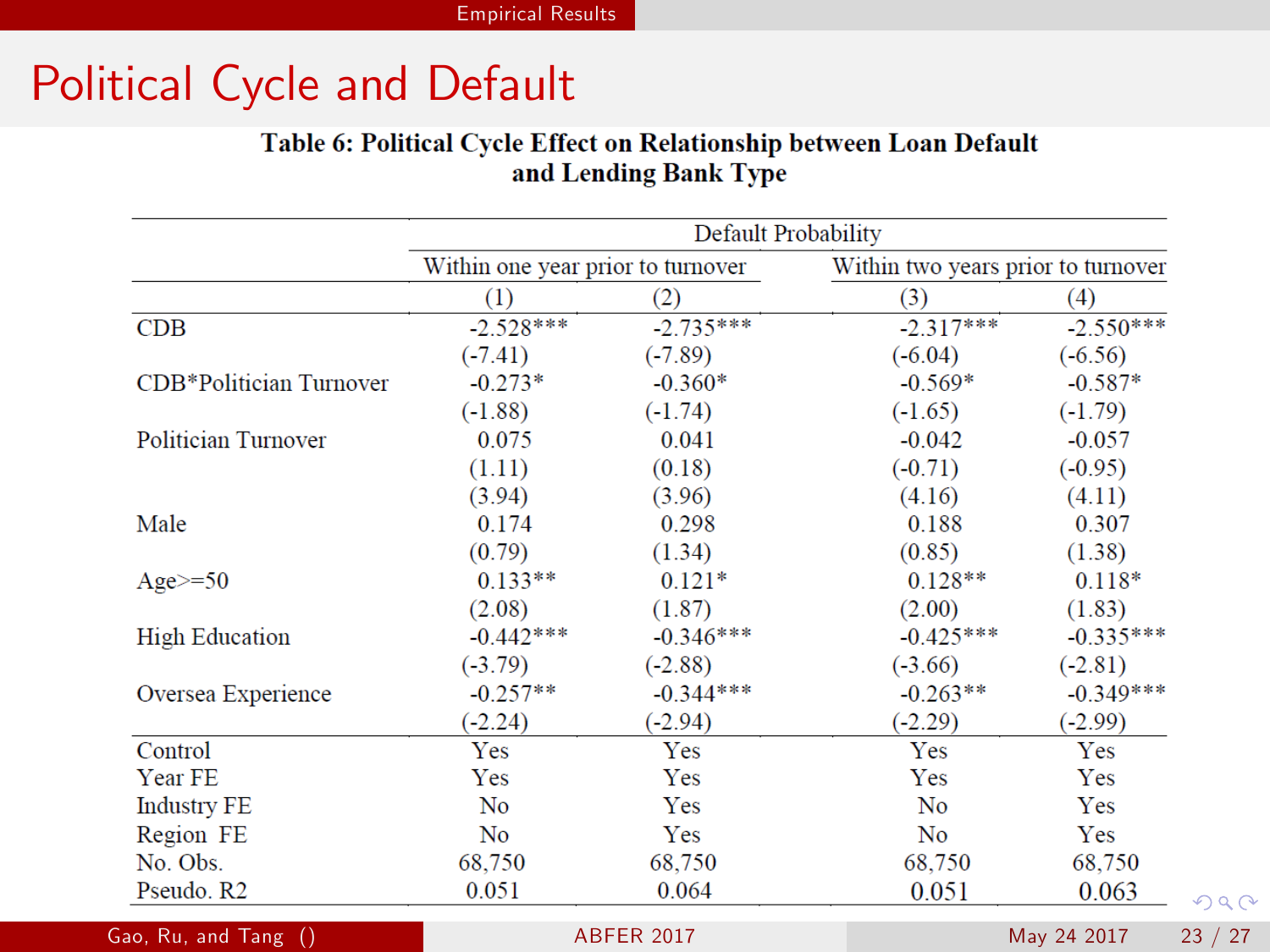# Why Politicians Donít Want To Default on the CDB

- Compared with commercial banks, the CDB was at the ministerial level
- The CDB has closer relationship with local governments
	- Many of CDB employees are from the National Development and Reform Commission (NDRC)
- The CDB is more important for LGFVs since they provide long-term and stable funds
- We exploit two policy shocks of four trillion stimulus packages
	- **Officially started on Nov 2008**
	- Sudden pull back on June 2010

 $\Omega$ 

イロト イ押 トイラト イラト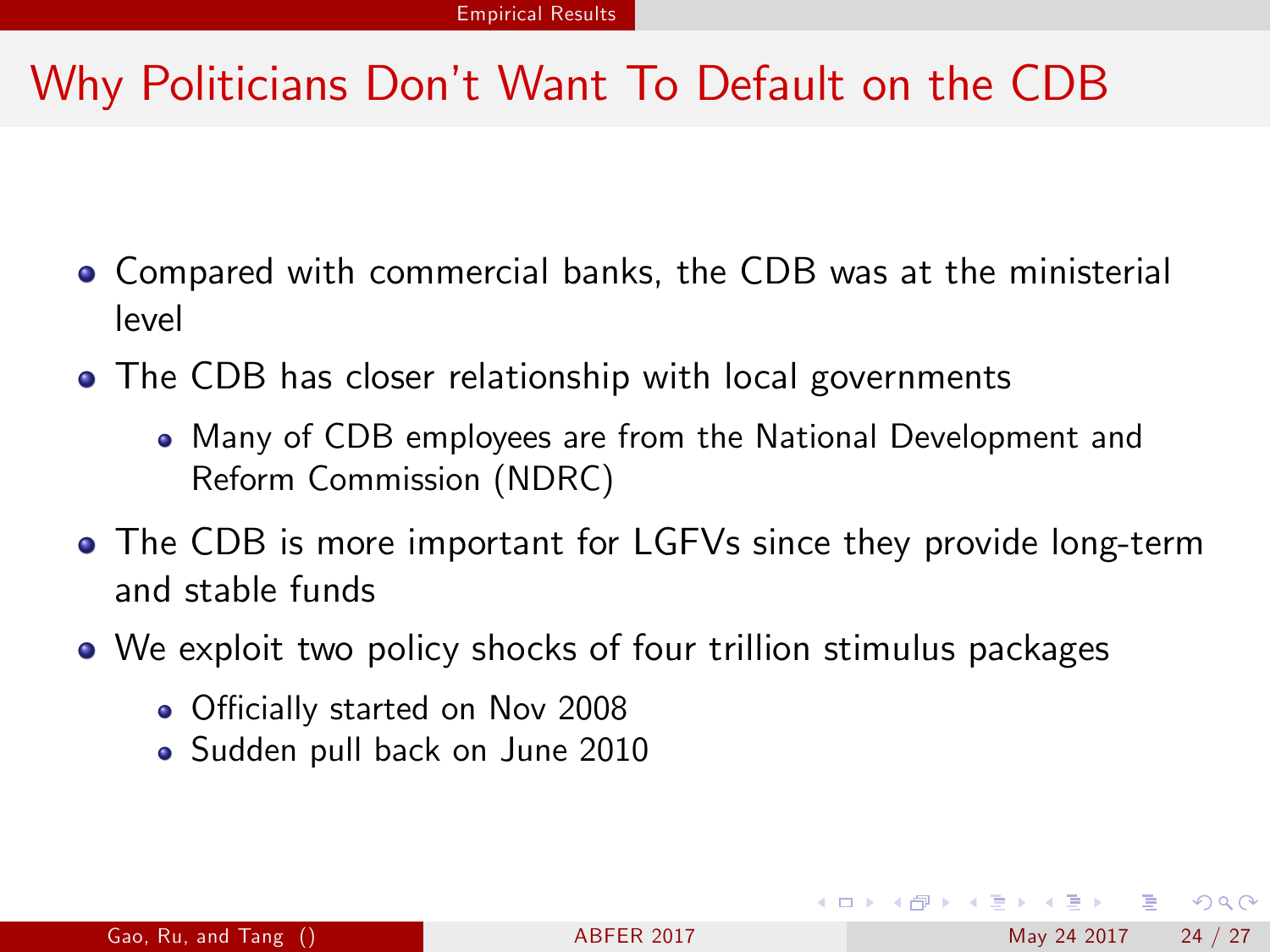Empirical Results

### Bank Lending over Four Trillion: New Loan Issuance

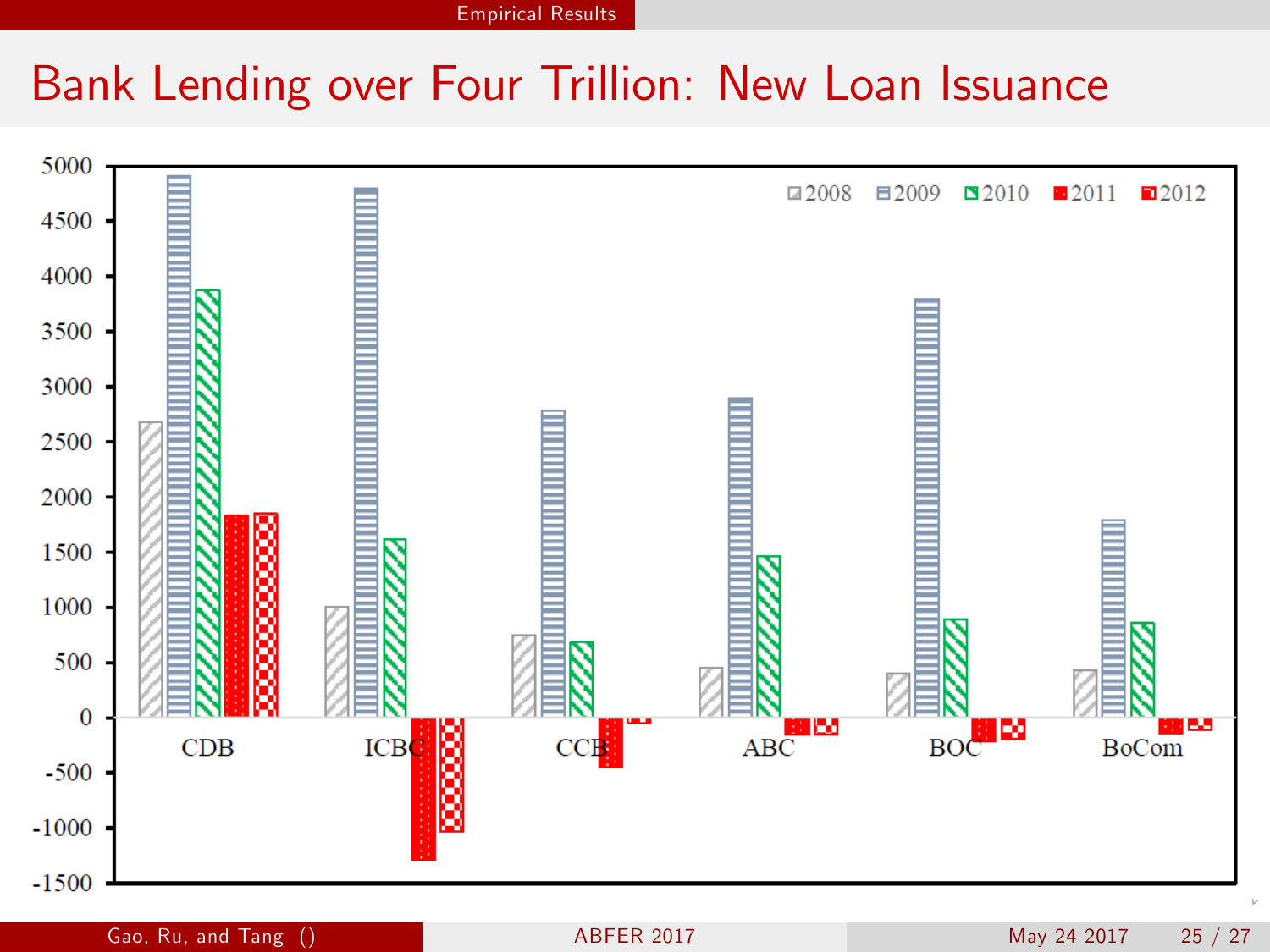# Selective Default and Relationship

### Table 8: Selective Default and Two Policy Shocks of Four Trillion Stimulus Package

|                              | Default Probability |            |  |
|------------------------------|---------------------|------------|--|
|                              | (1)                 | (2)        |  |
| CDB                          | $-0.136***$         | $-0.210**$ |  |
|                              | $(-7.55)$           | $(-2.22)$  |  |
| CDB*4-trillion Package       | $0.047**$           | 0.134      |  |
|                              | (2.01)              | (0.97)     |  |
| CDB*Tightening Regulation    | $-0.045**$          | $-0.112*$  |  |
|                              | $(-2.18)$           | $(-1.92)$  |  |
| 4-trillion Package           | 0.004               | 0.064      |  |
|                              | (0.37)              | (1.11)     |  |
| <b>Tightening Regulation</b> | 0.007               | 0.100      |  |
|                              | (0.65)              | (1.50)     |  |
| Controls                     | Yes                 | Yes        |  |
| Year FE                      | Yes                 | Yes        |  |
| <b>Industry FE</b>           | Yes                 | Yes        |  |
| Region FE                    | Yes                 | Yes        |  |
| No. Obs.                     | 46,732              | 2.373      |  |
| Pseudo, R <sub>2</sub>       | 0.094               | 0.135      |  |

| Gao, Ru, and Tang () | <b>ABFER 2017</b> | 26/27<br>May 24 2017 |
|----------------------|-------------------|----------------------|
|----------------------|-------------------|----------------------|

イロト イ部 トイヨ トイヨト 造  $\Omega$